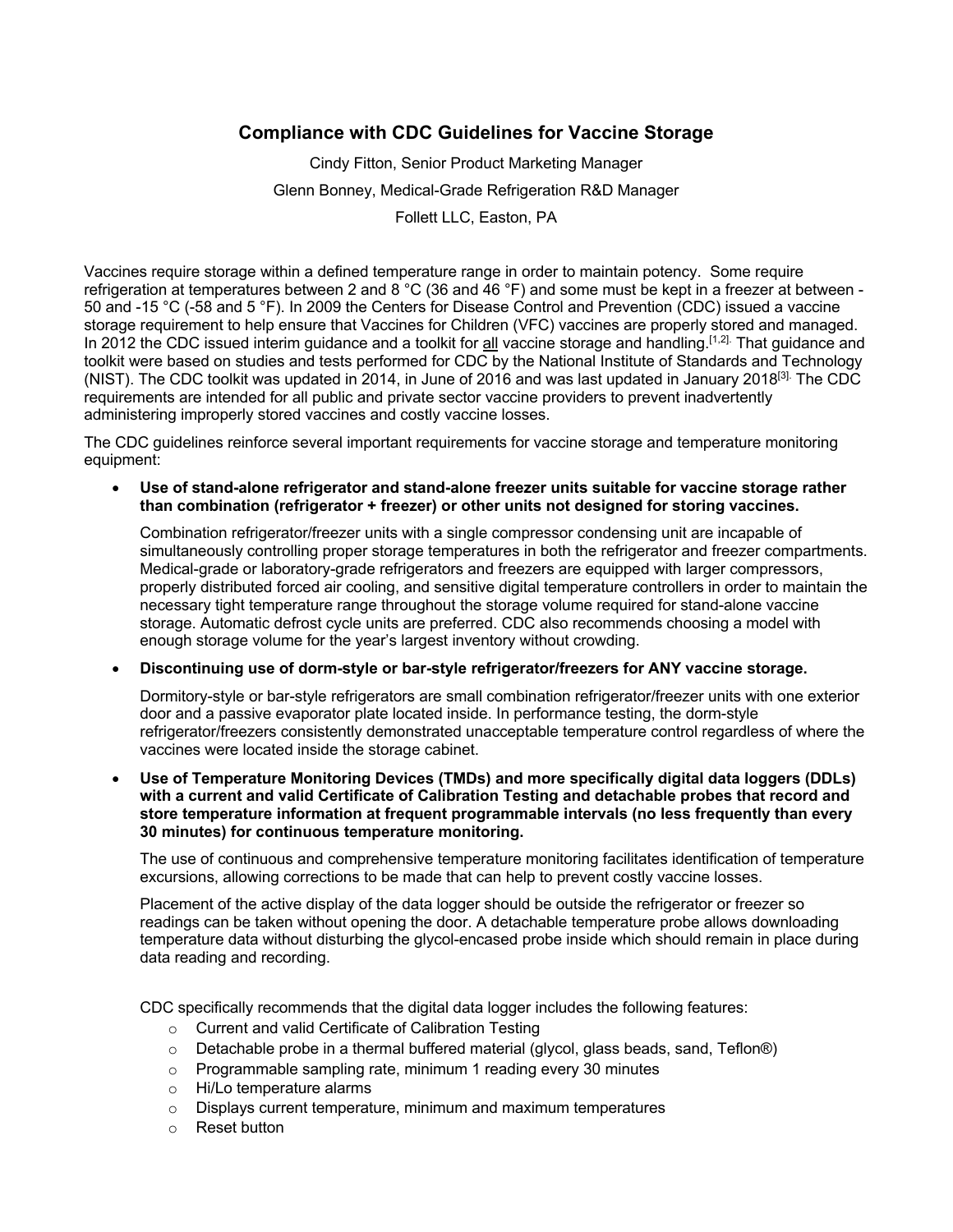- o Low battery indicator
- $\circ$  Recommended uncertainly of  $\pm$  0.5 °C ( $\pm$ 1 °F)
- o Memory storage of minimum 4000 readings
- o Will not over-write (wrap) data
- o Stops recording when memory is full

## • **Use of a buffered temperature probe, rather than measurement of the storage volume air temperatures.**

A buffered temperature probe will more closely represent temperature changes experienced by the stored vaccines. The buffered temperature probe should be securely placed in close proximity among the stored vaccines (e.g. in a tray in the center of the refrigerator/freezer).

CDC also recommended proportions for the glycol bottle relative to the size of the probe. The diameter of the bottle should be at least 4 x the probe diameter. The probe should be centered in the bottle, immersed in glycol to a depth of 10 x the probe diameter, and 1-2 cm away from the bottom. Probes that are permanently imbedded in a buffer are acceptable as long as the temperature monitoring system for the entire unit can be calibration-tested:<sup>[3, p. 17]</sup>

CDC does not recommend the following thermometers for monitoring vaccine temperatures:<sup>[3, p. 17]</sup>

- o Fluid-filled liquid thermometers
- o Bi-metal stem thermometers
- o Food thermometers
- o Household mercury thermometers
- o Chart recorders
- o Infrared thermometers
- o Thermometers that do not have a current and valid Certificate of Calibration Testing

## • **Use only calibrated thermometers with a Certificate of Calibration Testing or Report of Calibration.**

This has been a requirement for providers who receive VFC vaccines. Calibration of the thermometer must meet one or more of the following:<sup>[3, p. 16-17]</sup>

- $\circ$  Tested by a laboratory with accreditation from an International Laboratory Accreditation Cooperation (ILAC) Mutual Recognition Arrangement (MRA) signatory body, such as A2LA (American Association for Laboratory Accreditation) or L-A-B (Laboratory Accreditation Bureau)
- $\circ$  Conforms to ISO-IEC 17025 standards and guarantees a documented chain of traceability
- $\circ$  Traceable to the standards maintained by the National Institute of Standards and Technology (NIST)
- $\circ$  Meets specifications and testing requirements for the American Society for Testing and Materials (ASTM) Standard E2877 Tolerance Class F (<± 1 °F or <± 0.5 °C) or better
- $\circ$  Refers to another acceptable accuracy validation method, such as comparison to other traceable reference standards or tests at thermometric fixed points

NIST also recommended an inexpensive ice point validation method for routine in-house comparison checks to determine when calibration may actually be required.<sup>[5, p.11]</sup>

Vaccine storage refrigerators and freezers, whether they are monitored by an external data logger accessory, a centralized temperature monitoring system, or an integral data logger, must meet the aforementioned CDC data logging requirements, features and calibration certification for compliance.

## References

- 1. Vaccine Storage and Handling Interim Guidance; CDC; October 2012
- 2. Interim Guidelines for Vaccine Storage and Handling, Frequently Asked Questions; CDC; October 2012